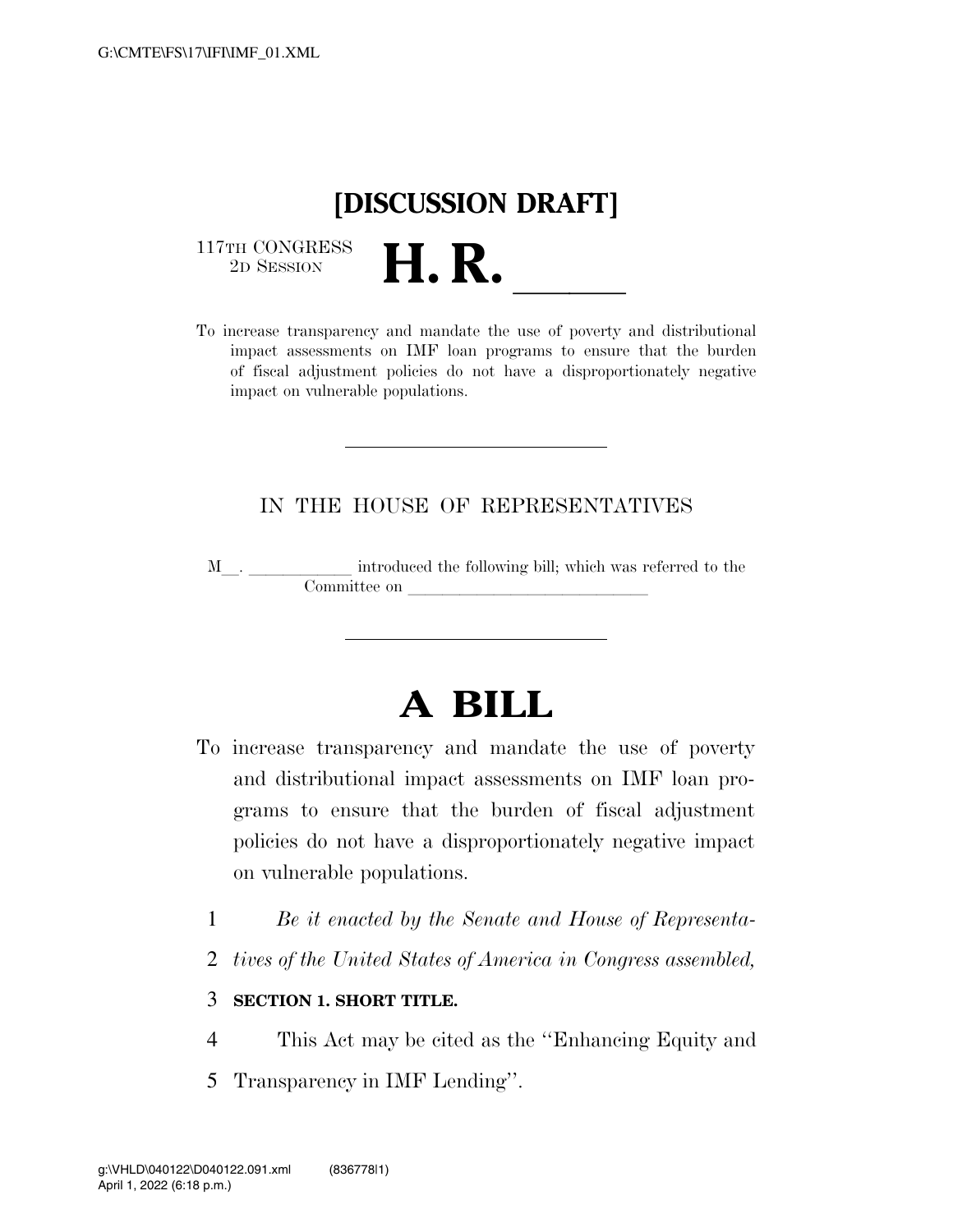### **SEC. 2. EQUITY AND TRANSPARENCY IN IMF LENDING.**

- (a) FINDINGS.—The Congress finds the following:
- (1) The compounding crises of the COVID–19 pandemic and the conflict in Ukraine have exacer- bated significant challenges faced by many countries that were already facing rising debt distress prior to the pandemic, as well as a widening financing gap to achieve their development goals.

 (2) Fiscal consolidation measures promoted by the International Monetary Fund (''IMF''), includ- ing cuts to social spending and regressive tax meas- ures, can exacerbate both economic and gender in- equality, and undermine efforts to achieve an equi-table and sustainable recovery.

 (3) A report released in 2021 by the Inde- pendent Evaluation Office (''IEO'') of the IMF has called on the institution to strengthen its monitoring and reporting of the social and distributional im- pacts of its programs and policies to protect vulner-able groups.

 (b) POLICY.—It is the policy of the United States at the International Monetary Fund that the institution should—

 (1) not encourage countries to adopt economic policies that exacerbate inequality or poverty or that have a disproportionately negative impact on vulner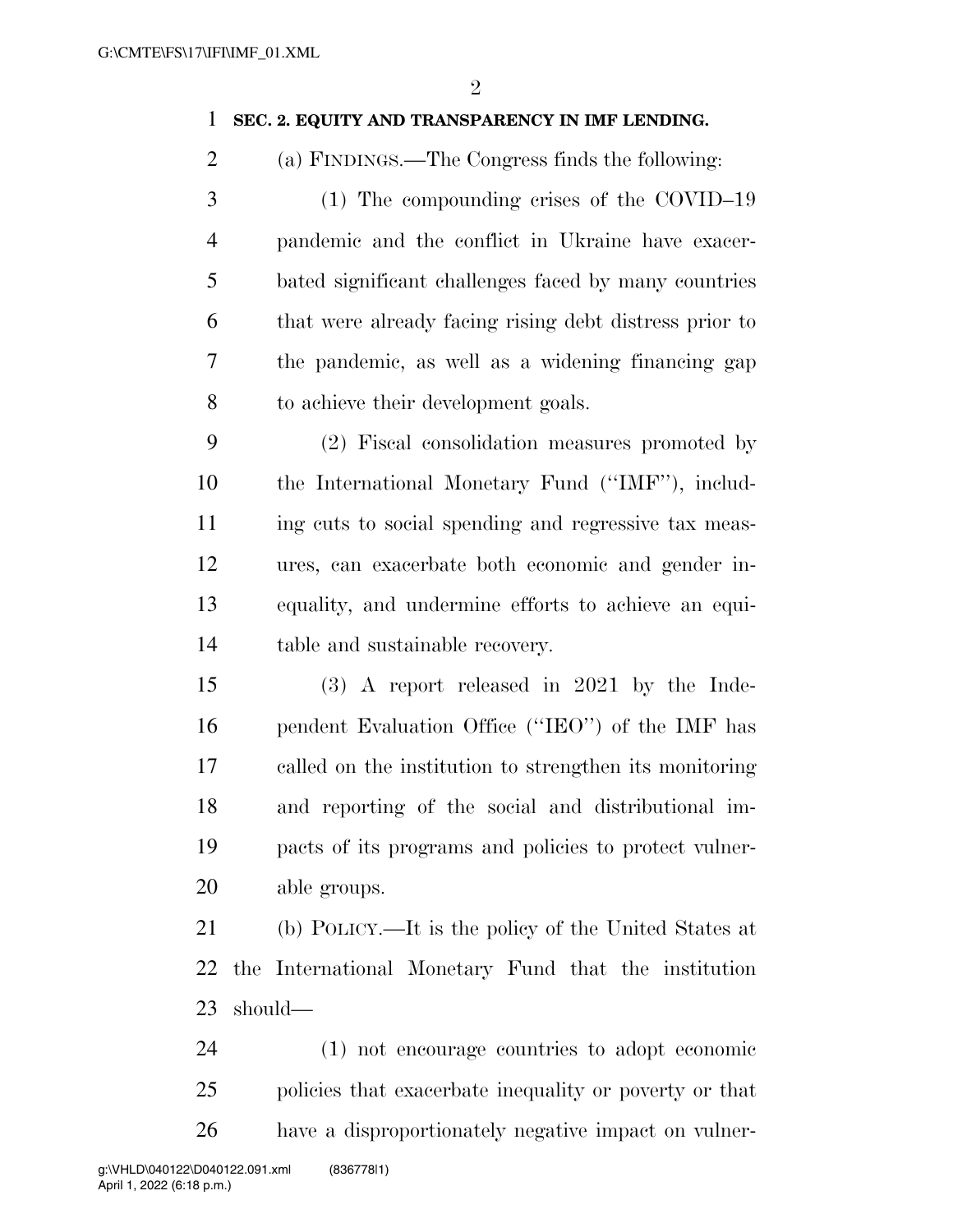able populations including women, low-wage workers, people living in poverty, refugees, migrants, and peo-ple with disabilities, among others;

 (2) ensure policy conditionality is used par- simoniously and increase its support for capacity de- velopment, including building technical expertise to increase budget transparency and better protect vul-nerable populations; and

 (3) adopt robust accountability measures to en- sure resources are spent responsibly, including in- creasing transparency around loan conditions prior to program approval and facilitating proper con- sultation with citizens that meaningfully includes all stakeholders, including trade unions and civil society organizations, that hold their governments account- able for pursuing appropriate economic and fiscal strategies.

 (c) INSTRUCTIONS.—The Secretary of the Treasury shall instruct the United States Executive Director at the IMF to—

 (1) engage with the IMF to advance support for the systematic use of robust poverty and distribu- tional impact assessments that are conducted both ex post and ex ante to evaluate the possible and ac